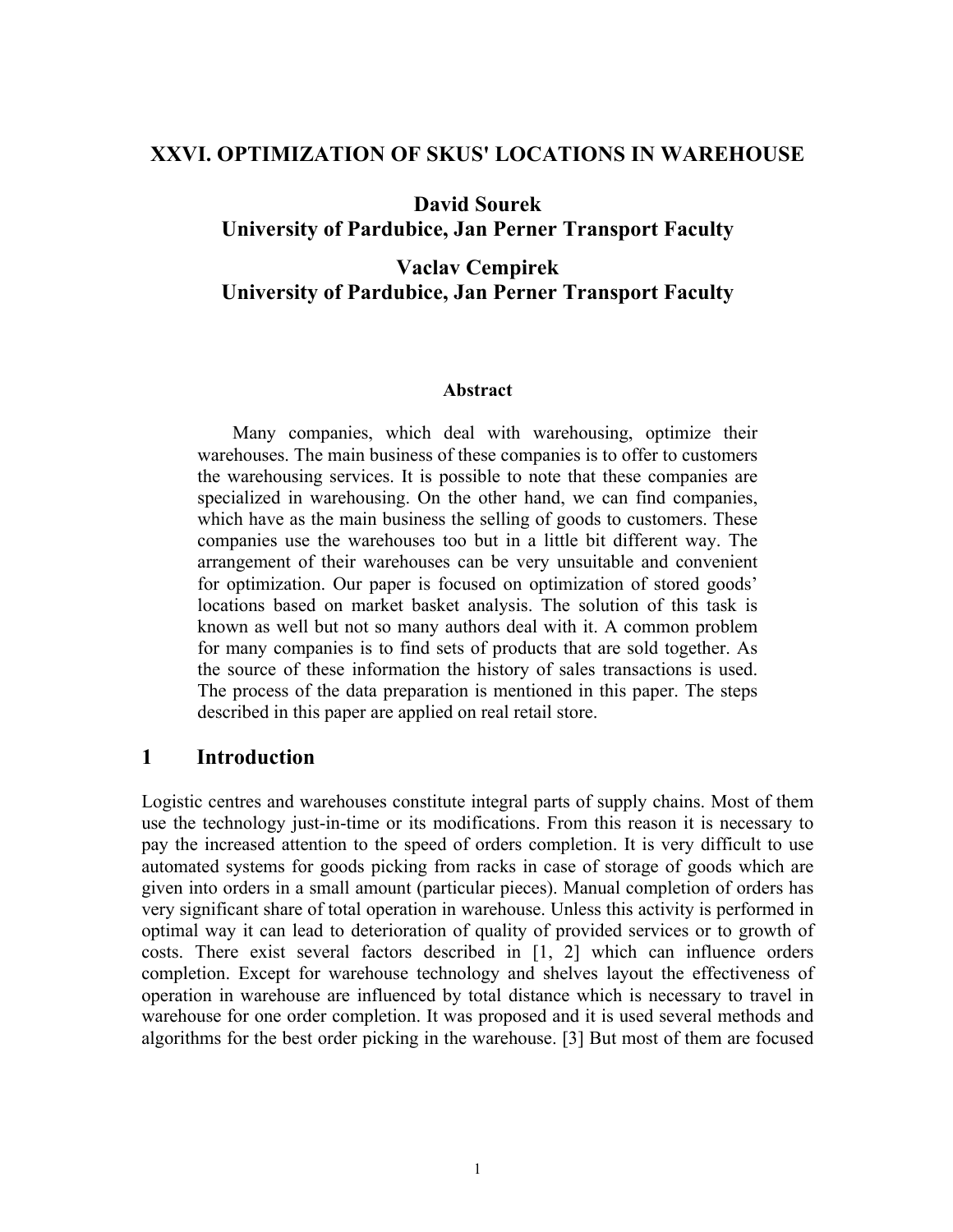only on the shortest way of order picking. In the most cases the locations of particular goods types within warehouse are not solved.

The main goal of this research was to optimize the storage assignment of goods in the warehouse. To optimize the specified warehouse we can use the fact that customers often ordered some goods with others. It seems that the moving of related products to closer positions in a warehouse, should lead to shortening the distance required for the completion of the order. Also, the shortening of time for completion of one order by one worker should be reached. For suggestion of this assumption, we were inspired by the well-known features of e-shops. On e-shop web page, the offer of several related products is automatically shown when one item is inserted into cart. This function is based on market basket analysis.

It is possible to find different methods in the technical resources. One of them is for example decentralized location of one sort of goods within the warehouse. It enables in some cases to pick the item from location which is advantageous (closer) in certain moment. Our approach to determination of goods' locations in the warehouse is based on finding out of amount of particular items and kinds in each order. In other words, the higher turnover of item and presence in the orders the better (closer) location to finishing line. These locations are not fixed but they can be changed according to customers' behavior. The setting of new location is based on turnover of particular item. This approach is further extended by analysis of orders' structure. Using this it is possible to check whether some items are related to the others. For determination of relations among different items the methods of cluster analysis or association methods can be used. Using cluster analysis it is possible to determine the relation among different kinds of goods according to chosen criterion. The frequency of ordered goods will be chosen as this criterion. Related kinds of goods will be assigned into one group. Association method enables to determine relations among goods contained in one order. Based on results of analysis, which will be achieved by this method, it will be possible to estimate the probability of content of order. If the customer orders for example good A and together with goods B it is possible to expect (according to result of analysis) that e.g. the good C will be ordered too. This relation means that the customer orders one sort of items together with another kind. The analysis should discover the connections among some items. These related items should be located close together to minimizing distance which is necessary for their picking. Before assignment of locations to related kinds of goods the chart of warehouse must be created. This chart enables to sort the locations for goods into the groups for example according to distance from depot. Proposed chart must take into consideration the routing policies. The most advantageous locations will be assigned to related groups of goods according to amount of their orders. The primary setting of locations will be done this way. The whole system can be seen as system with pseudodynamic behavior. In such type of system it is about adjustment of items locations for better response on customers' behavior. These changes are based on analysis of data which are collected from operation in warehouse. It will lead to shifting of items to the better positions in specified time. The setting of period for items' location change will depend on number of orders processed during defined time. In case that the demand for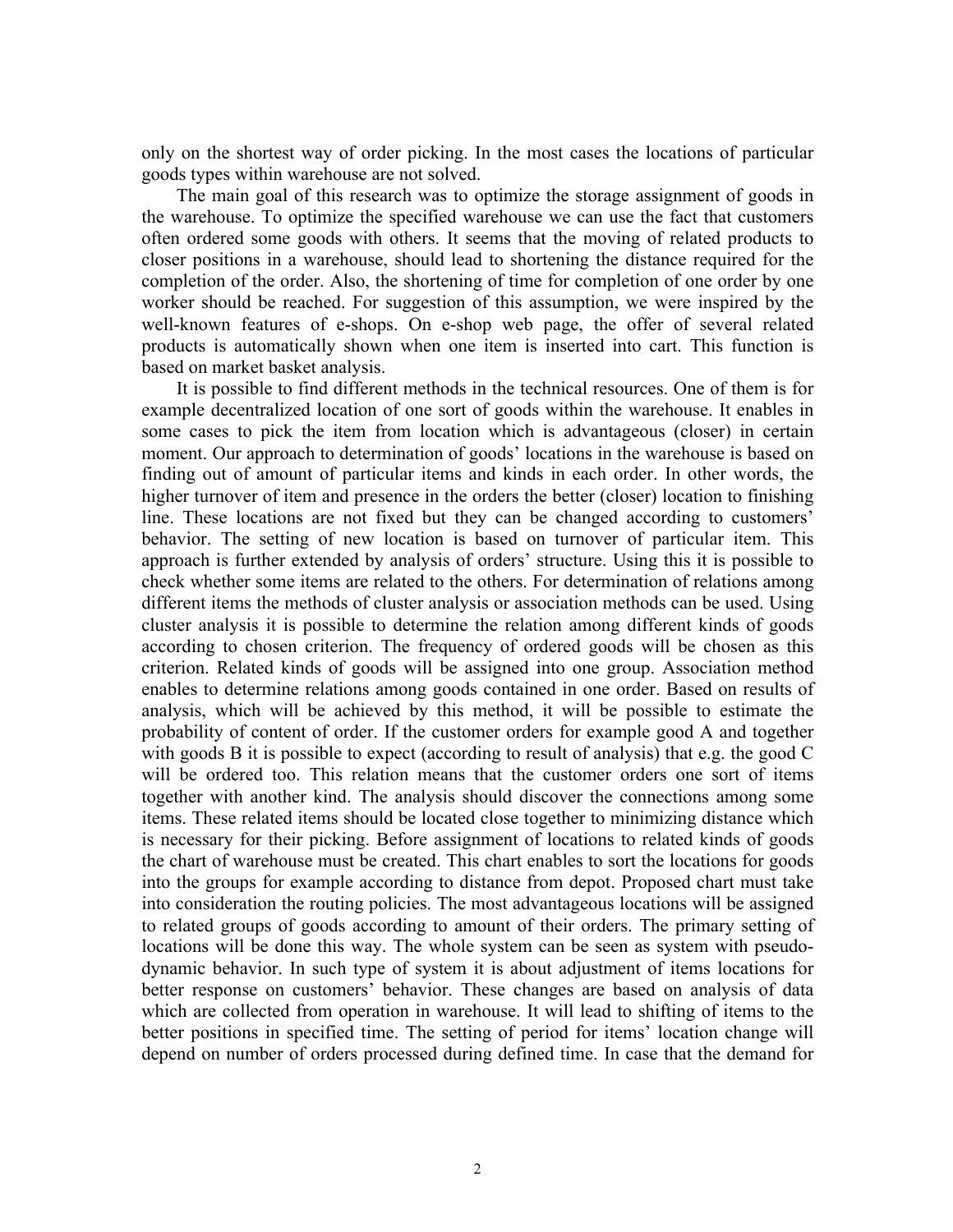stored items is dependent on season it is necessary to take into account the season influence for setting of period for items location change. The time and the volume of work which is needed for location change must not exceed savings which the change should bring. It is necessary to forecast the future volume of ordered items. Without this, the items which will not been ordered in next period could be shifted to wrong location.

## **2 The Definition of the Problem**

The basic requirement for location of items in the warehouse is their pick-up in the shortest possible time. Before application of methods for the deployment of goods in the warehouse, it is needed to create its design with regard to the nature of the stored products and the structure of orders. Different arrangement will have e. g. a central warehouse for a chain of supermarkets, which have weekly special offers (use forwardreserved allocation, where the reserved position is occupied by the discounted items). The structure of orders for this type of warehouse is different from a warehouse that shipped goods to large number of customers. There are a number of methods which deal with the deployment of goods in the warehouse. When a method is chosen, it is necessary to deal with question to which customers the orders are intended to be shipped. This may be, for example, the end consumer or retailer. According to the study of literature a five groups of methods of goods storage assignment in the warehouse can be found: random storage, closest open location storage, dedicated storage, full turnover storage and class based storage. A special case of class based storage can be family-grouping. [3]

# **2.1 The Description of Real Case of Warehouse**

In our case, we examined the warehouse where about 2,000 different types of products are stored. Almost all products are the single unit items. Orders are shipped directly to end users. Stored goods are not subject to seasonal influences and range of variation is very slow and not too frequent. However, the quantity of orders throughout the year varies. Currently, the storage assignment of items in the warehouse in our case is random. Individual positions are allocated according to how the goods were added to the warehouse. For this particular store is specific that the items have different shape and size. This also implies a different size of the storage positions. Items are stored in racks in several vertical positions. The warehouse has enough vacant positions and in the future is not expected to be filled very quickly. The number of positions in the warehouse is not a major problem. A fundamental problem identified was the total distance that has to be overcome in the warehouse for completion of one order. Time of order completion is related to the distance. With a large number of orders in one day it was necessary to extend the working hours and pay employees overtime or hire temporary workers. This increase costs and decrease profits, so it is necessary to eliminate these extra costs. The warehouse layout is shown on Fig. 1.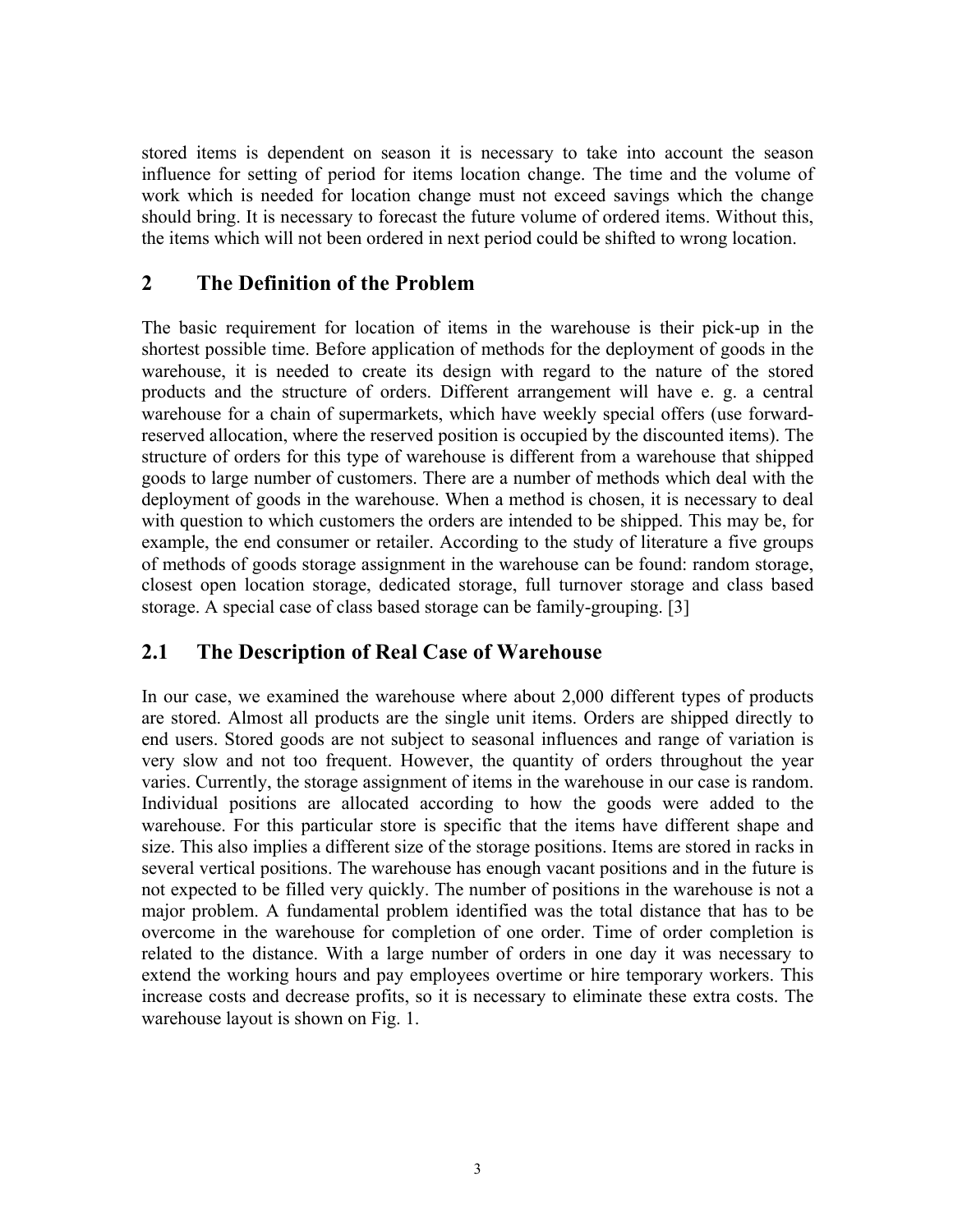

### Figure 1: A Warehouse Layout.

### **2.2 Used algorithms**

To optimize the positions within the warehouse the following procedure was chosen. First, an analysis of the structure of orders for the previous period (one year) was made. In the analysis, it was investigated how many unique items on average in the order occurs and which items are often ordered together.

|  | Table 1: Data example |  |
|--|-----------------------|--|
|  |                       |  |

| Item  | Amount | Customer           | Transaction | Date           |
|-------|--------|--------------------|-------------|----------------|
| 10526 | ╮      | Z2040              | 14054221    | 24-May-2014    |
| 32541 |        | Z2040              | 14054221    | 24-May-2014    |
| 14528 |        | Z0852              | 14073845    | 28-May-2014    |
| 41201 |        | Z <sub>2</sub> 040 | 14079658    | $12$ -Jun-2014 |

To find related items one of the methods of association rule learning were used. The most suitable was Apriori algorithm. It proceeds by identifying the frequent individual items in the database of orders and extending them to larger and larger item sets as long as those item sets appear sufficiently often in the database.

The first step of the Apriori algorithm generates sets of market baskets.  $I_k$  is defined as the set of frequent items with *k* items bought together. Firstly, the algorithm filters the items with a frequency that is higher than the minsup, generating *I1*. The minsup is a parameter used to control the combinatorial expansion of the exponential algorithm. In the following stages, for each  $I_k$  it generates the  $I_{k+1}$  candidates, such as  $I_k \leq I_{k+1}$ . For each  $I_{k+1}$  candidate, the algorithm removes the baskets, which are lower than the minsup. The cycle ends when it reaches *Imax\_k*.

In the second step, the Apriori algorithm generates sets of market baskets and then generates association rules Left  $\rightarrow$  Right. For each rule, the support measure and the confidence measure are calculated. The outputs of the Apriori algorithm are easy to understand and many new patterns can be identified. However, the sheer number of association rules may make the interpretation of the results difficult. A second weakness of the algorithm is the computational times when it searches for large item sets, due to the exponential complexity of the algorithm. [4]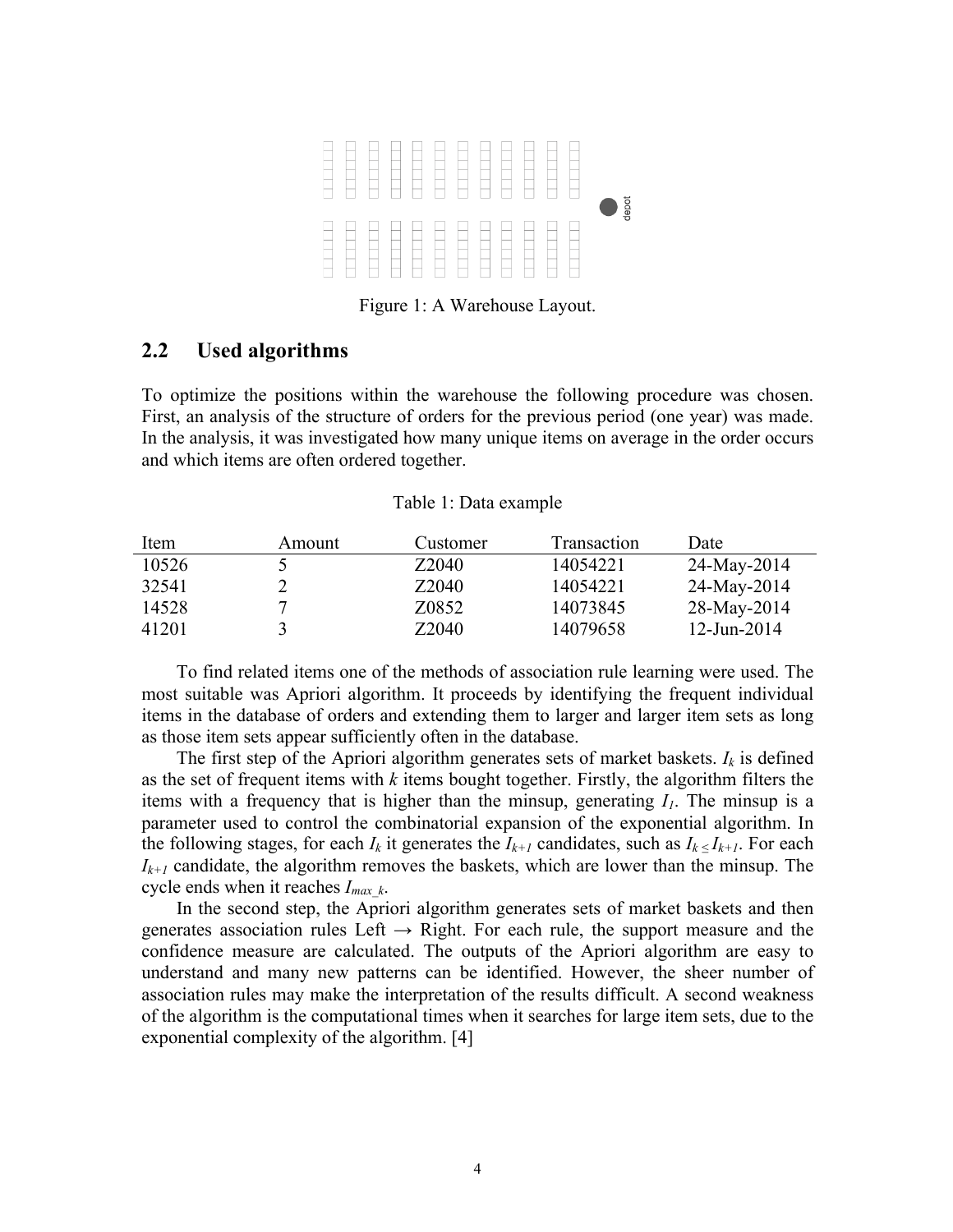When using this algorithm it was necessary to set the threshold at which the items will be marked as often ordered together. To determine the threshold value the cluster analysis was used. The purpose of this algorithm is to join together objects (e.g., items) into successively larger clusters, using some measure of similarity or distance. A typical result of this type of clustering is the hierarchical tree. As an attribute to assign to clusters, the frequency of items in orders during the reporting period was chosen. Seasonal periodicity equals to the considered period, in our case one year. This eliminated a case where during some weeks some items were not presented in orders at all, even though its total rate was among the highest. With the detected number of products within clusters it was possible to decide in the next step how many items in one order will be deemed as related. In the final step, the groups of related items were created. Not all items were assigned to some group because they were already below the threshold. Given that one item could be in several groups at a time, it was necessary to analyze the differences among created groups.

The last problem was the location of each group in the warehouse. The layout with respect to the distance from the depot was chosen. In the case of equivalent locations the second criterion was selected. As this criterion the number of operations that are needed to move items to new locations in the warehouse was chosen. Within the group at the assigned position the items were organized in honeycomb. The most ordered item was placed in the middle position of the rack. The middle position is set according to the vertical distance from floor to the highest point from that the item can be picked by worker without any other device. This middle position can be called as the most ergonomic for the picker, because he does not have to bend down.

## **3 Results**

According to the methodology mentioned above, we analyzed over 30,000 orders that were shipped during one year. It means about 130 orders per working day that need to be completed. The lowest number per day was 53 orders; the highest volume of orders was 179 in one day. Between May and September the number of orders was above average. The most unique items in one order was 34, average number of products per one order was 22. According to this number we set the number of members of related group. Results from cluster analysis showed that the threshold value for Apriori algorithm is 1587. It means that the products within the groups are related together if such group were represented in order set in higher count. We created 8 groups of related products, but 28 % of items were contained in more than one group. Because there are enough free or non-occupied positions in the warehouse, we decided that some items will be stored in several positions. Finally we compared the total travel distance for storage assignment before and after optimization. The distance was about 14 % shorter than before optimization, because the groups of related products were moved towards depot. The new storage assignment was verified by the simulation. All orders from the day with the highest number of orders were completed during the regular work time.